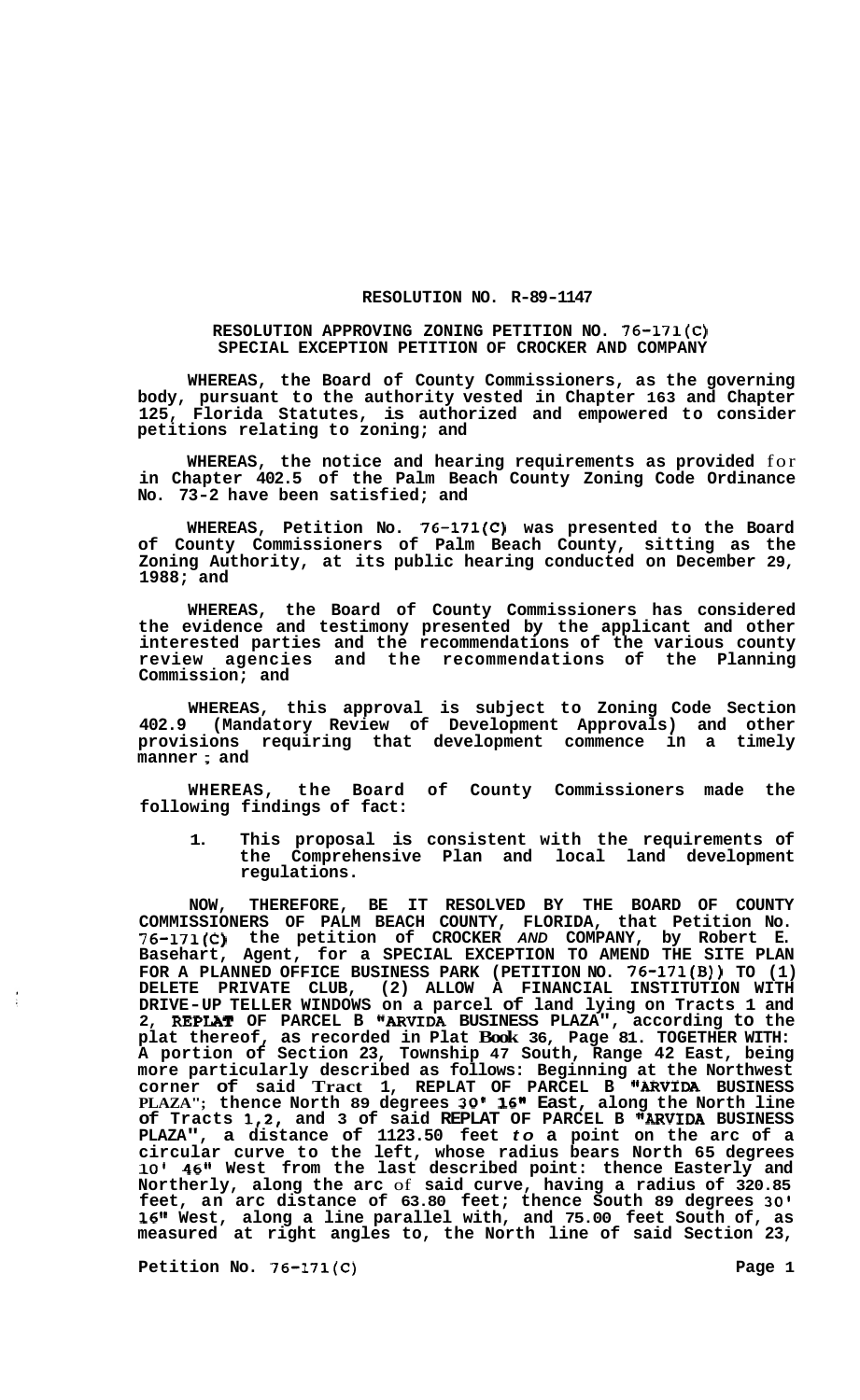**said line also being parallel with, and 60.00 feet North of, as measured at right angles to, the North line of said Tracts 1, 2 and 3, a distance of 1144.79 feet: thence South 00 degrees 23' 59" East, a distance of 60.00 feet to the Point of Beginning, being located on the northwest corner of the intersection of Commercial Trail and Towncenter Road, in a CS-Specialized Commercial Zoning District, was approved as advertised, subject to the following conditions:** 

- **1. The developer shall comply with all previous conditions of approval unless expressly modified herein.**
- **2. Prior to certification, the site plan shall be amended to indicate the following:** 
	- **a. Revised interior landscape tabular data.**
- **3. The financial institution shall be limited to three (3) drive in teller stations.**
- **4. A restaurant or lounge shall not be permitted on site.**
- **5. Condition No. 7 of Zoning Petition No. 76-171(B), Resolution No. R-88-1209, which presently states:**

**IlThere shall be no financial institutions permitted on site."** 

**is hereby deleted.** 

**6. Condition No. 5 of Zoning Petition No. 76-171(B), Resolution No. R-88-1209, which presently states:** 

> **"5. Use of the restaurant and lounge shall be limited to a private club with access limited to**  members and guests only."

**is hereby deleted.** 

- **7. Sewer service is available to the property. Therefore, no septic tank shall be permitted on the site.**
- *8.*  **Water service is available to the property. Therefore, no .well shall be permitted on the site to provide potable water.**
- **9.**  *An* **affidavit for notification of Wellfield Protection Ordinance restrictions shall be executed prior to approval.** *An* **analysis of development plans shall also be conducted by the petitioner indicating:** 
	- **a. Locations and types of business proposed:**
	- **b. Wellfield zones: and**
	- **c. Measures to be utilized to comply with Wellfield Protection Ordinances.**

Petition No. 76-171(C) 2 and 2 and 2 and 2 and 2 and 2 and 2 and 2 and 2 and 2 and 2 and 2 and 2 and 2 and 2 and 2 and 2 and 2 and 2 and 2 and 2 and 2 and 2 and 2 and 2 and 2 and 2 and 2 and 2 and 2 and 2 and 2 and 2 and 2